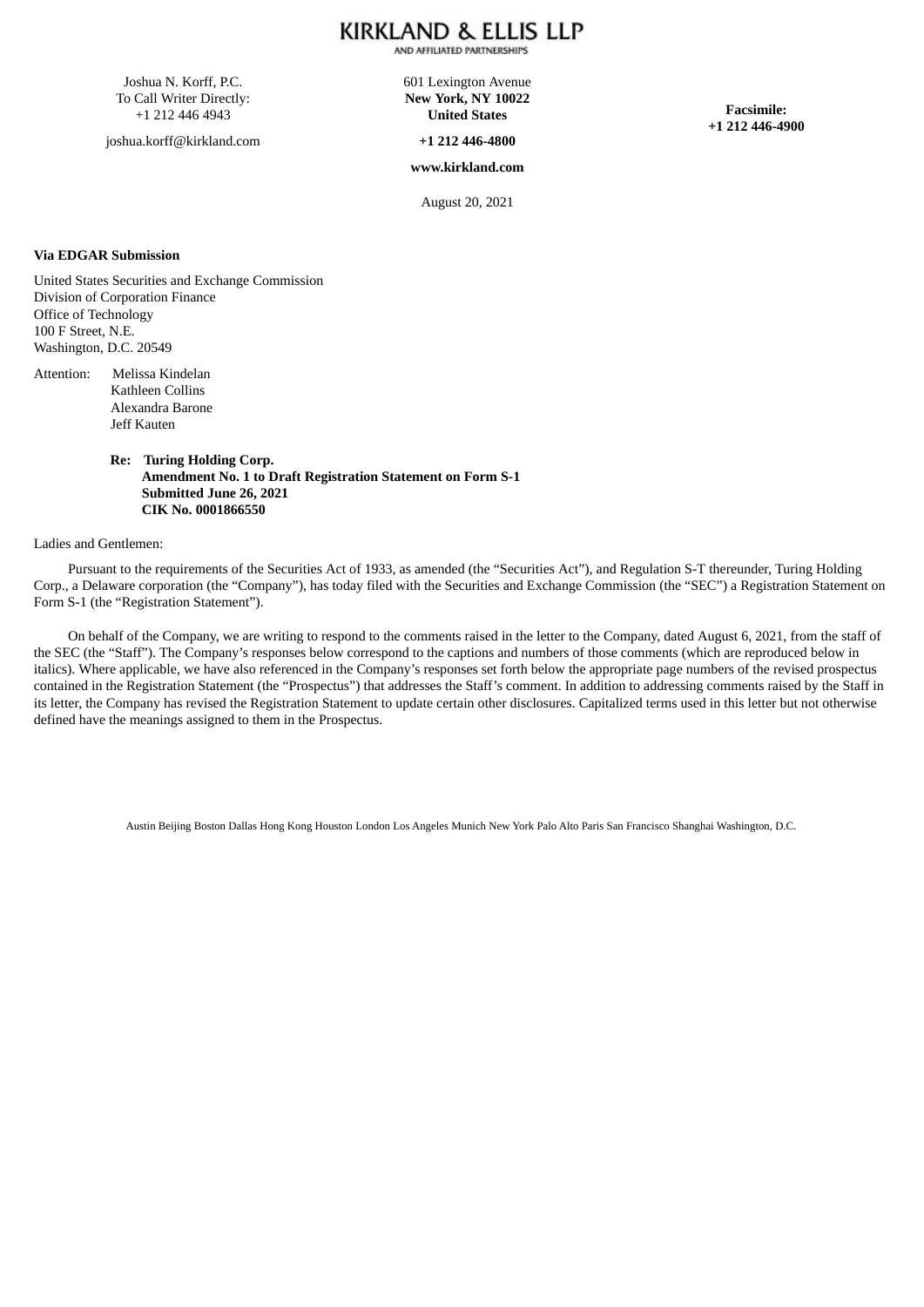Securities and Exchange Commission August 20, 2021 Page 2

### **Draft Registration Statement on Form S-1**

### **Summary Consolidated Financial and Other Data, page 13**

1. We note from your revised disclosures in response to comment 17 that the Board expects to modify the terms of the performance vesting options to allow for all such awards to vest upon completion of this offering. To the extent this modification is approved, please revise the numerator to your pro forma per share calculations to include an adjustment for the amount of compensation expense that will be recorded upon the offering. Refer to Article 11-01(a)(8) of Reaulation S-X. Also, ensure that you include a quantified discussion of this modification, as well as any revisions to the *SARS awards, in your subsequent events footnote disclosures once approved. Similarly refer to ASC 855-10-50-2.*

## **Response**

In response to the Staff's comment, the Company has revised its disclosure on page 14 of the Registration Statement to include proposed disclosure in anticipation that the Board will approve the modification prior to effectiveness of the Registration Statement.

#### Management's Discussion and Analysis of Financial Condition and Results of Operations Key Operational and Business Metrics, page 52

2. We note your revised disclosures in response to prior comment 6 include a discussion of the reasons for the change in net income only. However, for non-GAAP purposes you separately discuss the reasons for the change in both adjusted EBITDA and adjusted EBITDA margin. Please revise to also discuss the reasons for the change in net income margin pursuant to Item  $10(e)(l)(i)$  of Regulation S-K and Question 102.10 of the *non-GAAP C&DIs.*

#### **Response**

In response to the Staff's comment, the Company has revised its disclosure on pages 54 and 67 of the Registration Statement.

## **Results of Operations, page 56**

3. We note your revised disclosures in response to prior comment 12. While we note that the majority of your total revenue each period is generated from recurring clients or those expanding usage of your services, it is not clear whether the majority of your revenue growth was from such customers. In this regard, it appears from our calculations that the majority of growth was from new customers in fiscal 2020 and existing customers in the first quarter of 2021. Please revise to further clarify in quantified terms the revenue growth from new versus existing customers.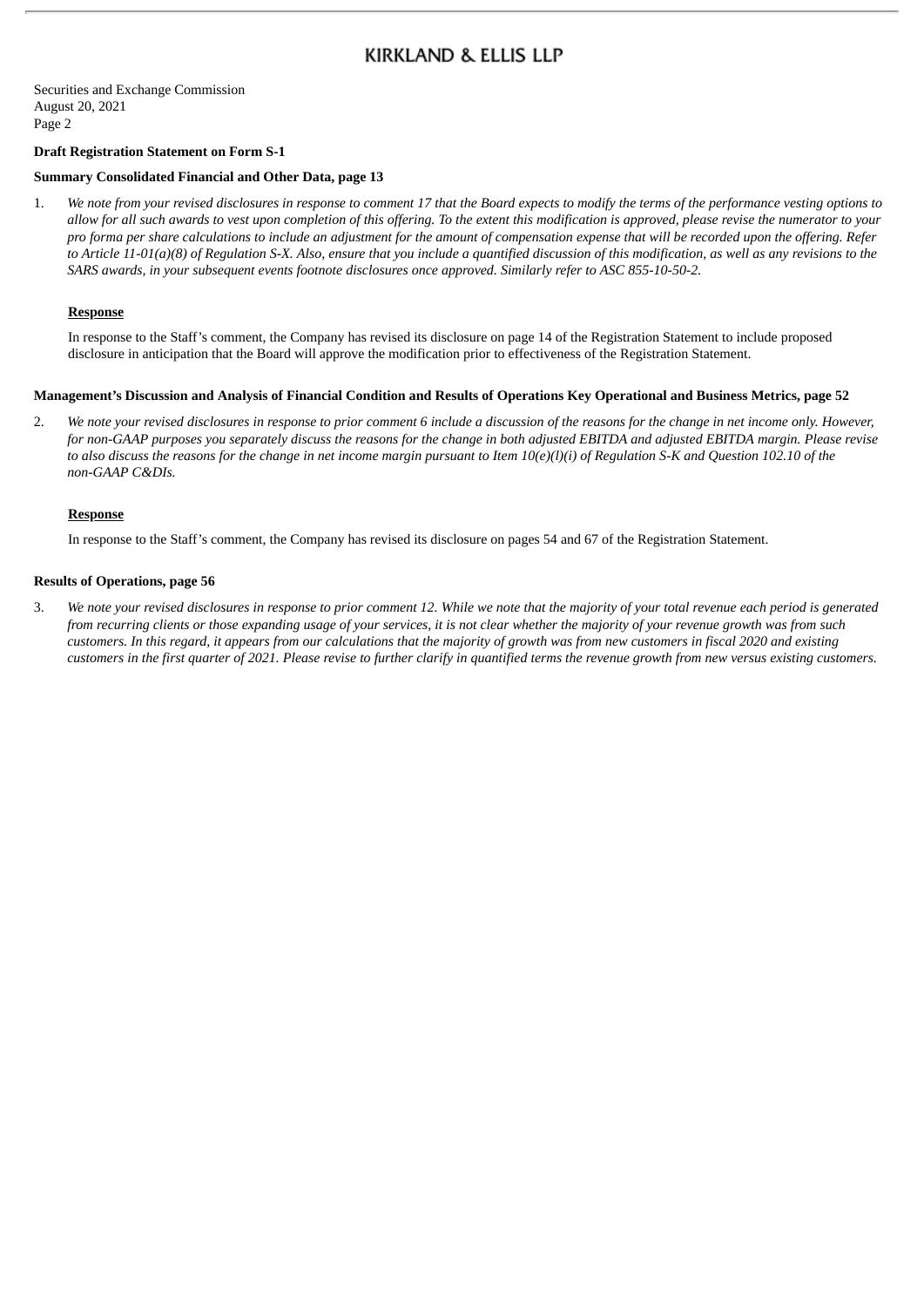Securities and Exchange Commission August 20, 2021 Page 3

### **Response**

In response to the Staff's comment, the Company has revised its discussion on pages 57 and 58 of the Registration Statement.

4. Tell us whether management uses any metrics such as expansion or retention rates to measure your ability to retain and grow existing customers. If so, please revise to include a quantified discussion of such measures and discuss any significant fluctuations. Refer to SEC Release *No. 33-10751.*

### **Response**

The Company uses net dollar retention ratio to measure its ability to retain and grow existing customers. The Company has revised its disclosure on pages 51, 57 and 58 of the Registration statement to include a discussion of such metric. The Company uses no other metrics to measure its ability to retain and grow existing customers.

#### **Note 2, Summary of Significant Accounting Policies**

#### **Segments, page F-7**

5. We note from your revised disclosures in response to prior comment 13 that the United States does not comprise all of your revenue in North America. As such, please revise your financial statement footnotes to disclose revenue from external customers attributed to your country of domicile. Also, tell us your consideration to separately disclose revenue from other countries such as China, United Kingdom and Germany. Similarly, disclose the long-lived assets located in your country of domicile and any material assets held in an individual foreign country. In your *response, clarify how you assess materiality for purpose of these disclosures. Refer to ASC 280-10-50-41.*

#### **Response**

In response to the Staff's comment, the Company has revised its disclosure on pages F-30, F-31 and F-43 (relating to revenues) and F-7 and F-40 (relating to long-lived assets) of the Registration Statement.

The Company separately discloses revenue from external customers outside of the United States and material assets held in foreign countries based on a materiality threshold of 10% of total revenues and long-lives assets, respectively, as of and for the applicable periods.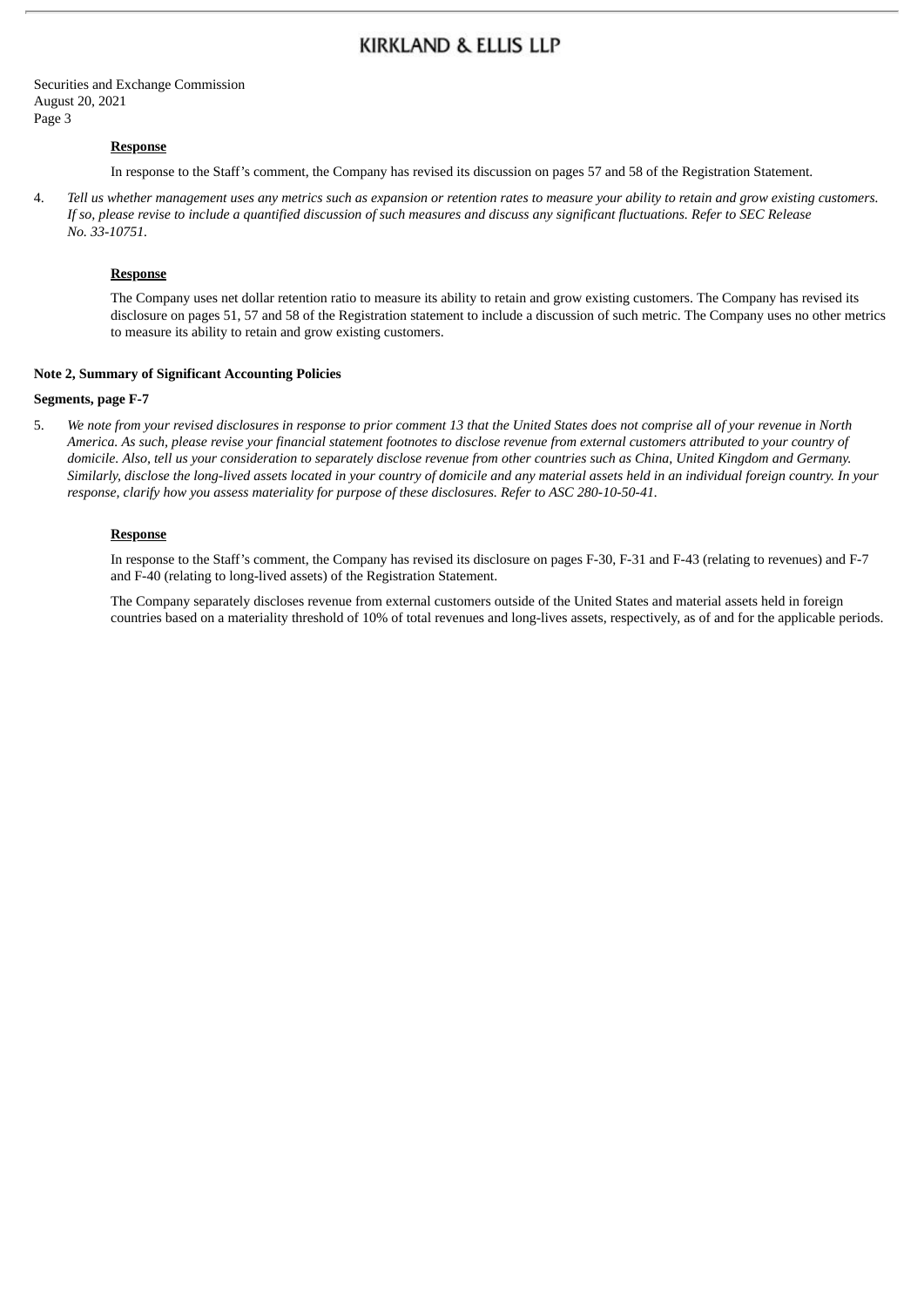Securities and Exchange Commission August 20, 2021 Page 4

#### **Note 11. Stock-based Compensation, page F-48**

6. We note your response to prior comment 19. Please clarify for us why the value of the underlying common stock used to determine the fair value for your time vesting and performance vesting stock options differed for grants made on the same date. Tell us how such valuations compare to the fair value of your common stock used for purposes of determining additional compensation and distribution of retained earnings in the tender offer of your common shares. Also, tell us your consideration to include a discussion of the methodologies, assumptions and estimates used to *determine the fair value of your common stock in your critical accounting policy disclosures.*

#### **Response**

In response to the Staff's comment, the Company respectfully advises the Staff that the value of the underlying common stock used to determine the fair value for its time vesting and performance vesting stock options was the same for grants made on the same date. The underlying fair value of the Company's common stock is one input in determining the fair value for the Company's stock appreciation rights, time vesting options and performance vesting options. The respective fair values for the Company's stock appreciation rights, time vesting options and performance vesting options are affected by applicable change in control provisions, performance vesting conditions or time vesting conditions, which result in additional, potential volatility for the likelihood of these equity instruments vesting or not vesting. As a result, the fair value for such awards is different from the fair value of the Company's underlying common stock. Please refer to the table below for a breakdown of all equity awards granted to date in 2021, the fair value of the underlying common stock, and the fair value of the relevant equity instrument used to value each award, including stock appreciation rights.

| <b>Grants</b>                         | <b>Grant Date</b> | Number of<br>Awards | <b>Common Stock Fair Value</b><br><b>Per Share for</b><br><b>Financial Reporting</b> | <b>Share-Based Payment</b><br>Award per<br><b>Unit Fair Value</b><br>for Financial Reporting |
|---------------------------------------|-------------------|---------------------|--------------------------------------------------------------------------------------|----------------------------------------------------------------------------------------------|
| Stock Appreciation Rights Grants (1)  | February 1, 2021  | 71,013              | 542.73                                                                               | N/A                                                                                          |
| Time Vested Options Grants (2)        | March 5, 2021     | 8.677               | 554.80                                                                               | 443.23                                                                                       |
| Performance Vested Options Grants (3) | March 5, 2021     | 11,348              | 554.80                                                                               | 448.92                                                                                       |
| Time Vested Options Grants (2)        | May 3, 2021       | 15.837              | 578.94                                                                               | 446.00                                                                                       |
| Performance Vested Options Grants (3) | May 3, 2021       | 20.713              | 578.94                                                                               | 455.63                                                                                       |

1. Stock appreciation rights vest and are cash-settled upon a change in control.

2. Time vesting options vest on a four-year vesting schedule, with an initial cliff vesting of 37.5% upon the 18-month grant date anniversary and subsequent vesting occurring on a quarterly basis. Time vesting options are fully accelerated upon a change in control, as defined in the Plan.

3. Performance vesting options vest when certain performance conditions are met, as defined in the Plan.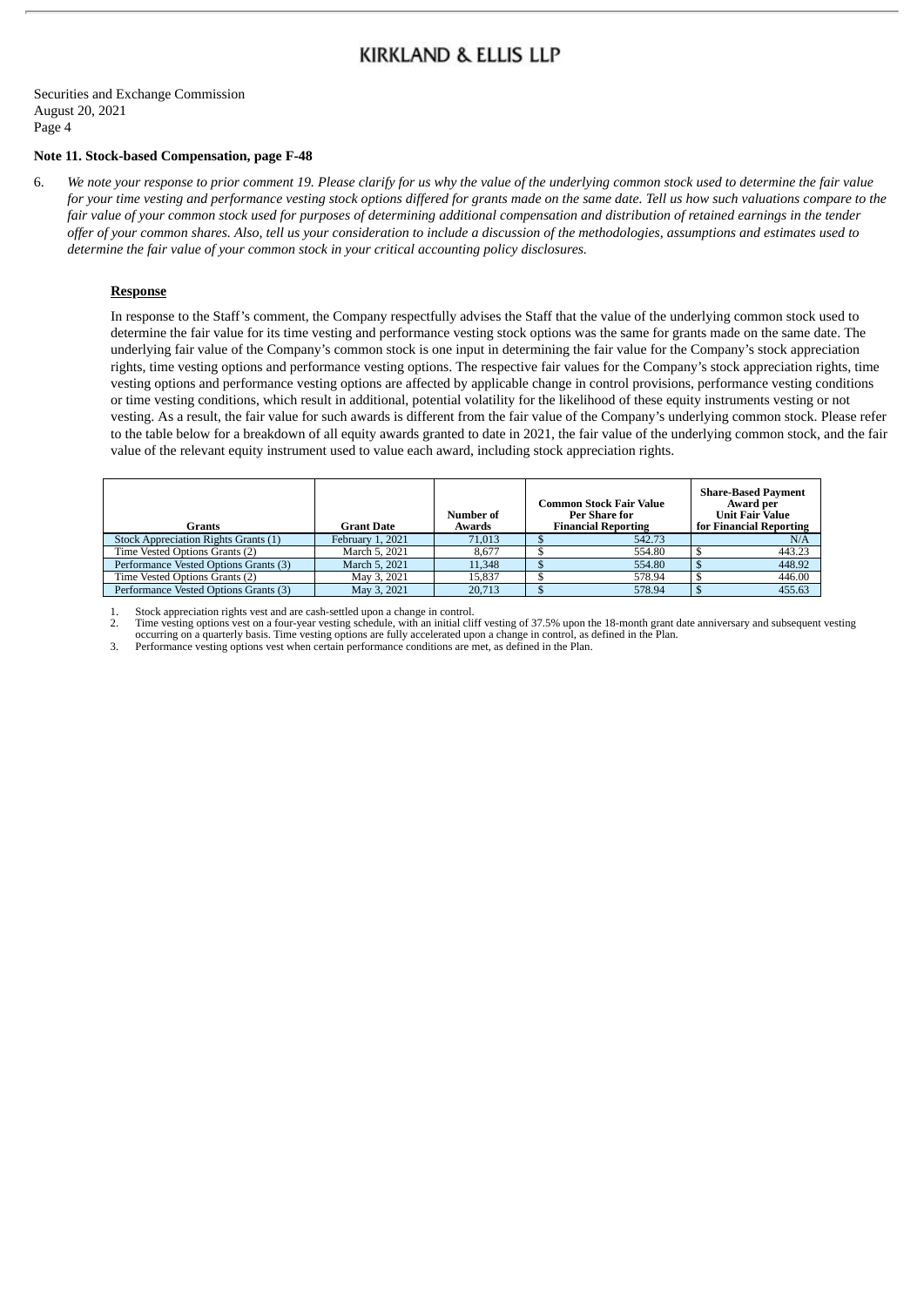Securities and Exchange Commission August 20, 2021 Page 5

> In response to the Staff's comment on including methodologies, assumptions and estimates used to determine the fair value of the Company's common stock, the Company respectfully advises the Staff to refer to the assumptions and underlying methodologies disclosed on page F-53 of the Registration Statement. The same assumptions and methodologies were used to determine the fair value of the Company's underlying common stock. In addition, the hybrid allocation method, which uses a PWERM and OPM and is disclosed on pages 79 and 80 of the Registration Statement, was used to value the Company's performance vesting and time vesting options. As discussed on page F-49 of the Registration Statement, during the six months ended June 30, 2021, the Board of Directors approved, and the Company completed a tender offer of its shares of common stock, which was funded from the proceeds of the Company's redeemable, convertible preferred stock offering. In accordance with ASC 718-20-35-7, for employee option holders, the shares were repurchased at a net purchase, equal to the repurchase price of \$612.15 (less the strike price) that was higher than the fair value of the share; therefore, the difference of \$612.15 less strike price less \$542.73 multiplied by the number of shares repurchased (i.e. options cancelled) totaled \$1.6 million and was recognized as additional compensation cost (included in SG&A expenses) on the income statement. For employee and director common stockholders, the shares were repurchased at a price above fair value. Based on the guidance above, the shares were repurchased at a price that was higher than the fair value of the share; therefore, the difference of \$612.15 less \$542.73 multiplied by the number of shares repurchased totaled \$1.1 million and was recognized as additional compensation cost (included in SG&A expenses) on the income statement. The aggregate amount of incremental compensation expense totaled \$2.7 million.

> The excess of price paid over fair value for those shares repurchased from non-employee securityholders was based on the fair value of the underlying common stock of \$542.73, as compared to the price paid per share of \$612.15, and resulted in a dividend paid to non-employee shareholders, which was recorded as a distribution of retained earnings.

> Additionally, the Company has revised its disclosure on pages 79, 80 and F-53 of the Registration Statement to include a discussion of the methodologies, assumptions and estimates used to determine the fair value of the Company's common stock.